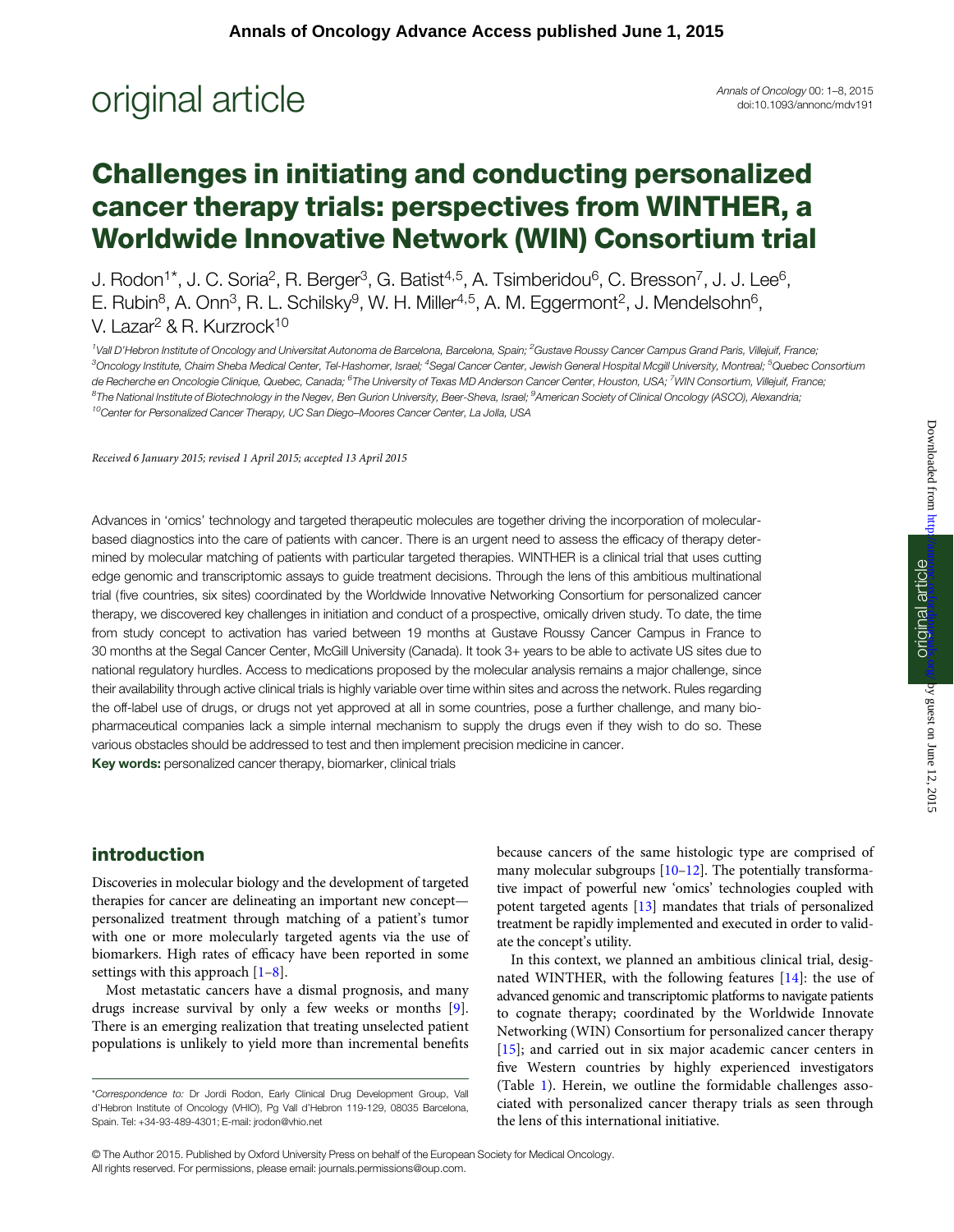# <span id="page-1-0"></span>original article **Annals of Oncology**

| Table 1. Major challenges for implementing the WINTHER trial, per country and site         |                                                                                                                                                                                              |                                                                                                                                                                                                                                                                                                                                                                                                                                                                                         |                                                                                                                                                                                                                                                                                                                                   |
|--------------------------------------------------------------------------------------------|----------------------------------------------------------------------------------------------------------------------------------------------------------------------------------------------|-----------------------------------------------------------------------------------------------------------------------------------------------------------------------------------------------------------------------------------------------------------------------------------------------------------------------------------------------------------------------------------------------------------------------------------------------------------------------------------------|-----------------------------------------------------------------------------------------------------------------------------------------------------------------------------------------------------------------------------------------------------------------------------------------------------------------------------------|
| Site                                                                                       | Principal investigator                                                                                                                                                                       | Challenge                                                                                                                                                                                                                                                                                                                                                                                                                                                                               | Solution                                                                                                                                                                                                                                                                                                                          |
| Gustave Roussy<br>Cancer Campus<br>(France)                                                | Prof. J. C. Soria, Chair of the Drug<br>Development Department (DITEP)<br>(Study PI)                                                                                                         | • Classified as triage trial.<br>• Approved drugs could be used off label<br>after multidisciplinary tumor board<br>discussion, and with permission by the<br>health authorities.                                                                                                                                                                                                                                                                                                       | • Multiple clinical trials for patients.<br>• Charities, pharmaceutical, and<br>institutional funding.<br>• Request coverage by health insurance on<br>a case-by-case basis.<br>• Encourage pharmaceutical industry to<br>provide free drug if under IRB-approved<br>protocol (perhaps similar to pharmacy<br>assistance program) |
| UC San Diego<br>Moores Cancer<br>Center (USA)                                              | Prof. Razelle Kurzrock, Senior Deputy<br>Center Director, Clinical Science<br>and Director, Center for<br>Personalized Cancer Therapy Study<br>$(co-PI)$                                     | • Classified as triage trial<br>• Approved drugs could to be used off<br>label. Nongovernment (private) health<br>insurance may cover, albeit<br>unpredictably<br>• Diagnostic 'omics' tools need to be<br>CLIA-approved and FDA rules them a<br>'significant risk' and requests an IDE;<br>initial IDE package rejected by the FDA<br>• Relocation of study co-PI (RK) from<br>MD Anderson to UC San Diego Moores<br>led to addition of this site, which was<br>not in original grant. | • CLIA laboratory had to be included and<br>results cross-validated with those from<br>GRCC laboratory in France.<br>• Need for IDE was an unexpected new<br>requirement and a package had to be<br>prepared for obtaining it. Timeline for<br>package preparation was significant                                                |
| MD Anderson<br>Cancer Center<br>(USA)<br>Vall d'Hebron<br>Institute of<br>Oncology (Spain) | Apostolia Tsimberidou, MD, PhD,<br>Associate Professor, Department of<br><b>Investigational Cancer Therapeutics</b><br>Jordi Rodon, MD, Director of the<br>Molecular Therapies Research Unit | • The same as UC San Diego Moores<br>Cancer Center (except that site was in<br>the original grant)<br>• Classified as a therapeutic clinical trial<br>per Health Authorities that includes the<br>diagnostic and therapeutic part<br>• Need to define drugs that will be used in<br>clinical trial<br>• Drugs need to be covered by the clinical<br>trial                                                                                                                               | • The same as UC San Diego Moores<br>Cancer Center<br>• Need to introduce pharmacovigilance<br>(reporting adverse events).<br>• Comprehensive list of drugs available<br>• Depends on clinical trial funding for the<br>cost of drugs.                                                                                            |
| Oncology<br>Institute at the<br>Chaim Sheba<br>Medical Center<br>(Israel)                  | Raanan Berger, MD, PhD, Director,<br>Division of Medical Oncology                                                                                                                            | • Classified as a therapeutic clinical trial<br>per Health Authorities<br>• Drug costs need to be covered by the<br>clinical trial<br>• Cost of clinical research higher than<br>what is covered                                                                                                                                                                                                                                                                                        | • Clinical trial includes the diagnostic and<br>therapeutic part.<br>• Depends on clinical trial funding for the<br>cost of drugs.<br>• Extra resources need to be allocated to by<br>the site                                                                                                                                    |
| Segal Cancer<br>Center, McGill<br>University<br>(Canada)                                   | Prof. Wilson Miller, Deputy Director<br>of Segal Cancer Centre and director<br>of the Clinical Research Units,<br>McGill University                                                          | • IRB and Health Authorities had<br>different views regarding the regulatory<br>approach for the study.<br>• Classified as a therapeutic trial.<br>• Site needs to request Health Authority<br>permission for off-label drug use in each<br>case.<br>• Site not included in the initial grant                                                                                                                                                                                           | • Coordination between Health Authorities<br>and IRB by the site.<br>• Local pharmaceutical affiliates may<br>provide drug for patients.<br>• Development of an ad hoc fast-track<br>review system by Health Authorities for<br>this project.<br>• Site added in the grant and resources<br>reallocated                           |

<sup>a</sup>This includes time to establish with Health Authorities (FDA) what kind of review will be necessary, time to prepare the documentation (including IDE submission), and the time for actual Health Authorities' review.

CLIA, Clinical Laboratory Improvement Amendments; co-PI, Co-Principal Investigator; FDA, Food and Drug Administration; IDE, Investigational Device Exemption; GRCC, Gustave Roussy Cancer Campus; IRB, Institutional Review Board; PI, principal investigator.

Downloaded from http://annonc.oxfordjournals.org/ by guest on June 12, 2015 Downloaded from <http://annonc.oxfordjournals.org/> by guest on June  $12, 2015$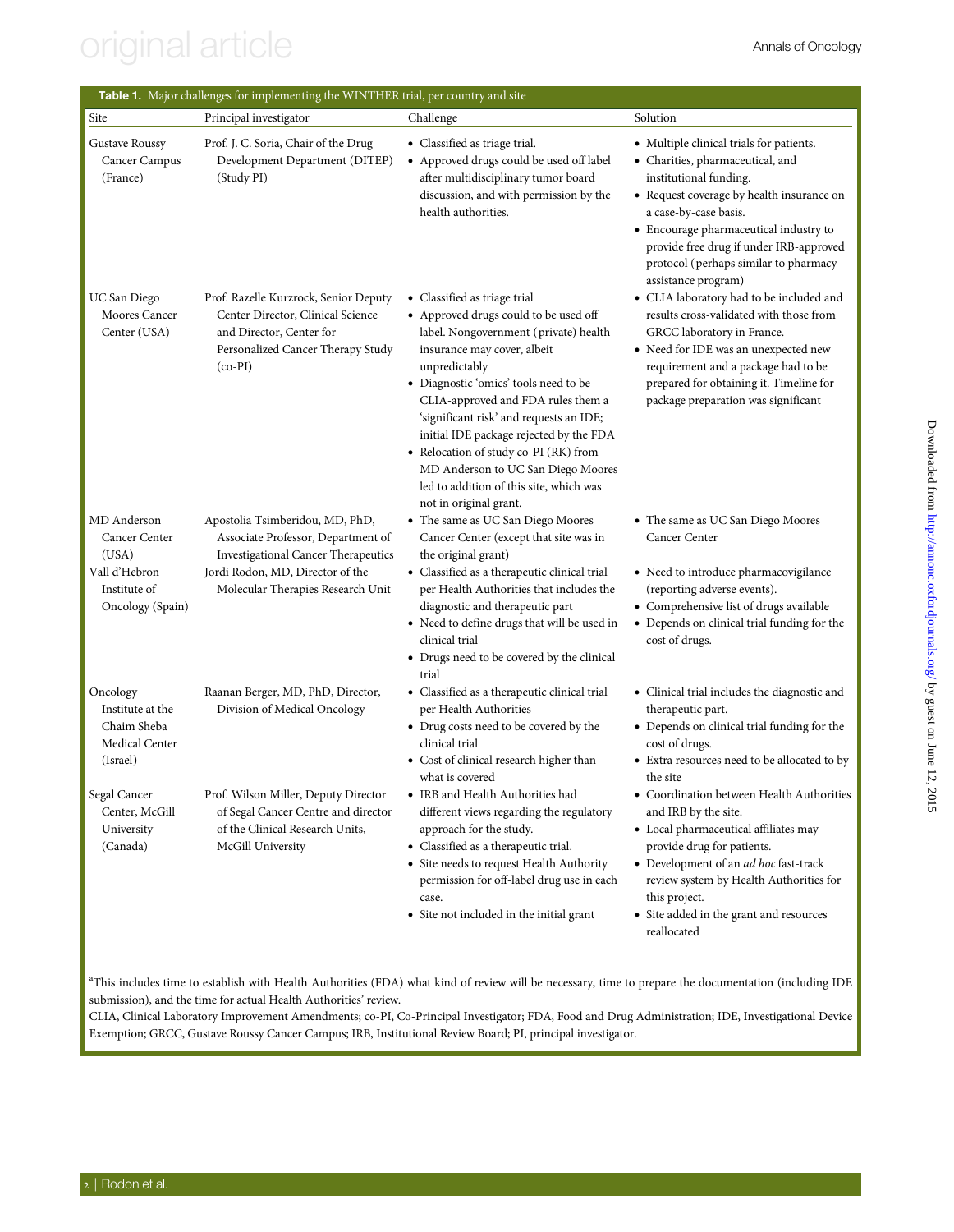## Annals of Oncology **Annals of Oncology** original article

### companion diagnostics and the emergence of multiplex technologies

First generation trials deploying molecular-based personalization of treatment selection utilized the paradigm of co-development, where a drug and in vitro companion diagnostic are developed in parallel and approved together [\[1,](#page-6-0) [6](#page-6-0), [16\]](#page-6-0). While salutary effects using this model can be striking, there are significant challenges to companion diagnostics as originally conceived. For instance, with a single companion diagnostic that defines very small subsets of a cancer population (e.g. an ALK diagnostic), hundreds or thousands of patients must be screened to identify the few whose tumors bear the designated molecular marker  $[6]$  $[6]$ . Screening in this way entails an enormous workload that benefits very few patients.

Since multiple abnormalities may be present in any one histologic type of cancer (or even in each patient's tumor) [[17\]](#page-6-0), interrogation with multiple individual companion diagnostics would be necessary to pinpoint those aberrations that pertain to the patient at hand [\[18](#page-6-0), [19](#page-6-0)]. Such an effort is incompatible with the urgency with which patients suffering from cancer need to be treated. Fortunately, however, 'omics' technologies have improved at a breathtaking speed, with the price of full sequencing of a human genome falling from about three billion dollars in the year 2000, to <5000 dollars now [\[20\]](#page-6-0). Therefore, the potential to exploit multiassay platforms, such as next-generation sequencing (NGS) or transcriptomics [\[21\]](#page-6-0) instead of single-assay gene diagnostics, is attractive for the following reasons: comparatively less expense per gene assayed, amount of tumor tissue required is minimized, and a more complete portfolio of genomic abnormalities is elucidated.

### designing clinical trials for personalized cancer therapy

Omics may represent a disruptive technology in oncology, since classic clinical trial methodologies used for decades are not well suited to personalization. Canonical clinical protocols are drugcentric (or, more recently drug plus companion diagnosticcentric). The effort is to test the efficacy of a drug by identifying commonalities among potential patients, usually based on histology and the organ of origin of the tumor and, more recently, on finding small subsets of patients within a histology that have a similar gene abnormality. However, each patient with metastatic cancer may harbor numerous genetic aberrations, and a multitude of abnormalities may be seen among patients who have the same pathologic diagnosis [\[22](#page-6-0)–[24](#page-6-0)]. Furthermore, patients with distinct histologies may share common genomic aberrations [[10](#page-6-0), [25\]](#page-6-0). Even so, with new trial constructs, an increasingly significant proportion of patients can be matched with drugs based on molecular data. One of the ways this can be successfully accomplished is to incorporate the omics test into the work-up of patients, and then to navigate them to the best trial or drugs based on their 'genomic diagnosis' [\[8](#page-6-0), [21](#page-6-0), [26](#page-6-0)–[28\]](#page-6-0).

### the WINTHER trial: overview of design, opportunities, and challenges

The WINTHER trial was designed to use cutting edge genomic and transcriptomic technology to navigate patients with advanced refractory cancer to a matched targeted drug. Because WIN is a global organization, an international trial was conceived that would leverage expertise across five countries [Canada (McGill/ Segal Cancer Centre), France (Gustave Roussy Cancer Campus (GRCC)], Israel (Sheba Cancer Research Center), Spain (Vall d'Hebron Institute of Oncology, VHIO), and United States (UC San Diego Cancer Center and MD Anderson Cancer Center, MDACC) (Table [1\)](#page-1-0). The trial exploits NGS genomics (in 236 genes) (Foundation One, Cambridge, MA) in arm A and transcriptomics in arm B (including unique features such as comparison of tumor and normal for background subtraction (Figure [1\)](#page-3-0) and a bioinformatics algorithm that prioritizes drugs). The design of the trial was built on the PREDICT/IMPACT genomic trial at MD Anderson Cancer Center and other similar protocols [\[8](#page-6-0), [28\]](#page-6-0); the transcriptomics was developed at GRCC in France [\[29](#page-6-0)].

After receiving informed consent, each patient is navigated to either an experimental drug (on a clinical trial) or an approved drug (on or off trial, and for off trial, on or off label) or combination. A clinical management committee discusses each patient thoroughly, taking into consideration the omic data as well as comorbidities, health care coverage, and the local availability of a matched drug. The committee's suggestions are advisory, with the ultimate treatment choice being up to the physician and patient, to optimize patient care while being cognizant of logistical constraints.

As the treatment is intended to be 'personalized' in an 'N-of-One' manner, the progression-free survival (PFS) on the matched targeted therapy is compared with the patient's prior PFS on the last regimen [[8,](#page-6-0) [28](#page-6-0)]. Another committee, blinded to the patient outcomes, rates the degree of matching before final analysis of the results. This design allows testing of the concept of matched therapy in the context of omically informed physician choice, analogous to what might eventually occur in the community.

### overview of WINTHER trial timelines and initiation challenges

Multiple new processes were needed for a transnational personalized trial with numerous stakeholders ([supplementary Box S1,](http://annonc.oxfordjournals.org/lookup/suppl/doi:10.1093/annonc/mdv191/-/DC1) available at [Annals of Oncology](http://annonc.oxfordjournals.org/lookup/suppl/doi:10.1093/annonc/mdv191/-/DC1) online). To attenuate the potential challenges, the trial was restricted to highly experienced institutions and/or investigators (Table [1\)](#page-1-0). Even so, initiating WINTHER faced considerable hurdles, which differed by country (Figure [2](#page-4-0)). The most daunting obstacles to initiation were regulatory, especially in the United States, with the recent mandate for Food and Drug Administration (FDA) oversight of the laboratory-based omics technologies in prospective clinical trials.

The trial concept was developed starting in September 2011 (Figure [2](#page-4-0)). As of September 2014, all sites had Institutional Review Board (IRB) and other regulatory approvals, though with significant differences in timelines. Timeline from protocol submission to IRB approval was ∼1, 1, 4, 6, 9 and 10 months in France, Spain, United States-San Diego, Israel, Canada, and United States-MD Anderson Cancer Center, respectively. Timeline from concept to activation was ∼19 months in France, 22 months in Spain and Israel, and 30 months in Canada. It took 3 years to be able to secure all regulatory approvals in the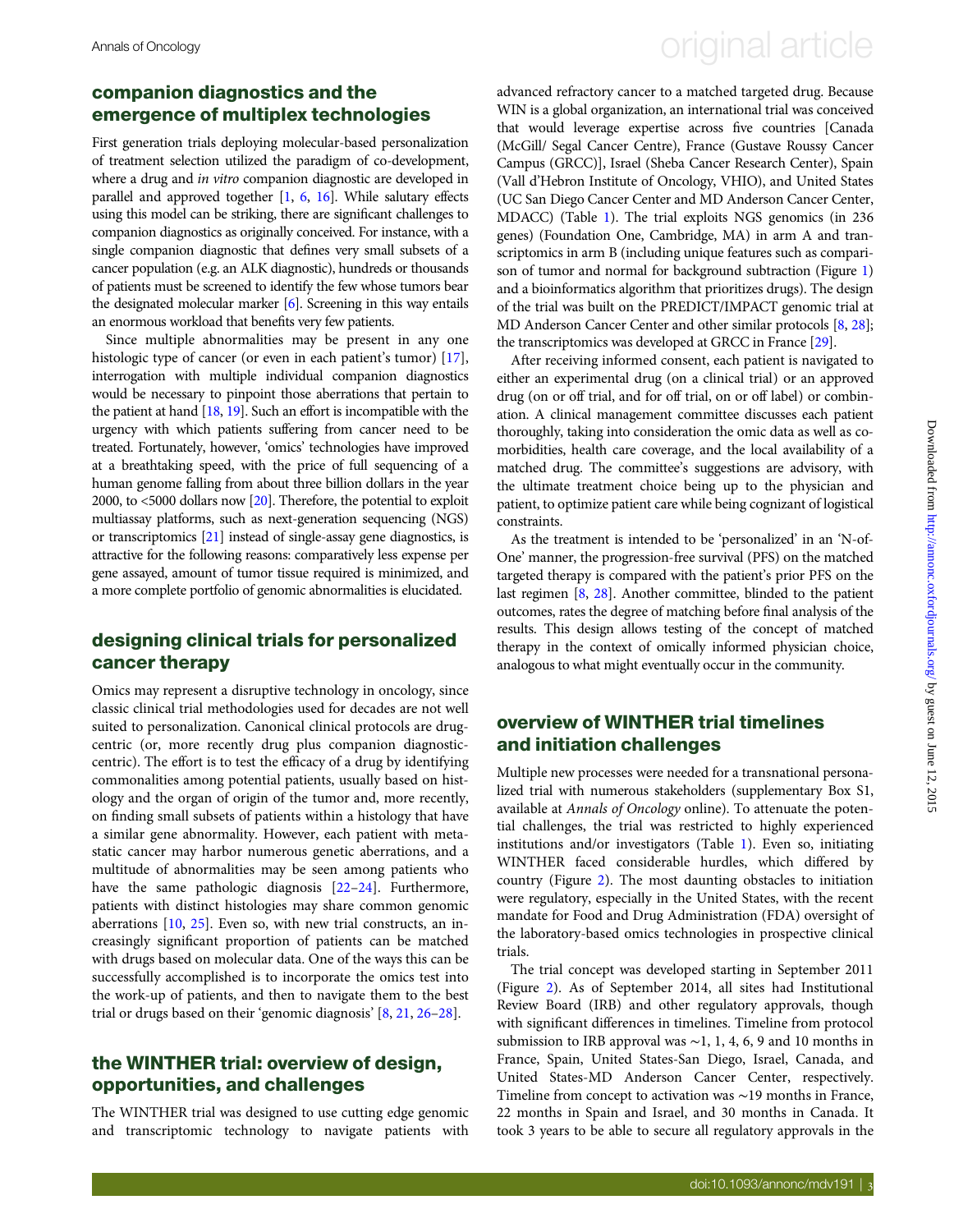# <span id="page-3-0"></span>original article  $\overline{\phantom{a}}$  annual article



Figure 1. Design of WINTHER trial. In the WINTHER trial [\[14\]](#page-6-0), each patient undergoes a biopsy of the tumor (or metastasis) and normal tissue from the organ of origin of the tumor. A complete biological profiling of DNA and RNA is undertaken. The choice of therapy is rationally guided either by matching actionable targets (mutations, amplifications, gene rearrangements) found in the tumor (arm A) or the tumor gene expression with the algorithm-predicted sensitivity of the drug based on the WINTHER algorithm (arm B). Launched by the WIN Consortium (Worldwide Innovative Networking Consortium in personalized cancer medicine), it is an international effort with six centers participating in the trial from five different countries, and three laboratories analyzing samples (Foundation Medicine in the United States for NGS; Gustave Roussy Cancer Campus in France and Ambry Genetics in the United States for transcriptomics). It uses two different platforms and knowledge bases as well as a clinical management committee that functions like a molecular tumor board for treatment decisions, and considers both FDA-approved and experimental drugs as potential options for patients. The bioinformatic analysis (WINTHER algorithm) is being carried out jointly by Gustave Roussy Cancer Campus and Ben Gurion University, Israel, and the WINTHER algorithm will be improved and developed together with Ariana Pharma, Paris, France. T, tumor biopsy; N, normal tissue biopsy; PFS, progression-free survival; TTP, time to progression.

United States and, hence, at the time of analysis (September 2014), US sites were not yet activated. The differences in timeline to activation relate almost entirely to national regulatory requirements.

The first patient was enrolled 19 months from concept initiation, at GRCC in France by September 2014, when US sites secured regulatory approval, 134 patients outside of the United States had signed informed consent. We will not discuss in depth the scientific and technical challenges ([supplementary](http://annonc.oxfordjournals.org/lookup/suppl/doi:10.1093/annonc/mdv191/-/DC1) [Table S1, available at](http://annonc.oxfordjournals.org/lookup/suppl/doi:10.1093/annonc/mdv191/-/DC1) Annals of Oncology online) since these have been addressed elsewhere [\[30,](#page-6-0) [31\]](#page-6-0). We found that the two most important impediments were medication acquisition and regulatory hurdles.

#### concept development and funding

Because the WIN Consortium has an international membership devoted to, and accomplished in, personalized cancer therapy research, the initial steps of conceiving and writing the protocol, selecting the investigators and sites, garnering expert bioinformatics, statistical, and pathology support, outlining standard operating procedures, as well as securing funding, while arduous, were not the most formidable challenges [[32\]](#page-6-0).

During its annual summer meeting, WIN brings together high-profile stakeholders from academia, industry and the health care community to discuss cutting edge advances in the field. Consistent e-mail/teleconference communication facilitated the

process of protocol development, as did several trans-Atlantic trips by WIN leadership. The funding effort was also enabled in part by WIN engagement with pharmaceutical companies holding WIN membership providing financial support, in addition to a successful application to the European Union's  $7<sup>th</sup> Framework Programme$ for Research and Technological Development and a generous donation from Fondation ARC pour la recherche sur le cancer. Though this protocol did succeed in garnering grant funding from the European Union, other such studies may not fare as well with other funding agencies. Canonical organizations that evaluate applications in a disease-based approach may be challenged to find histology agnostic, genomically driven proposals attractive or even reviewable.

#### acquisition of molecularly guided drugs

The whole point of a personalized medicine trial is to individualize the drug(s) chosen for each particular patient. This means that, while the strategy to choose therapy is consistent between patients, the actual drugs administered will differ, based on the complexity of human tumor genomics. Therefore, access to a wide variety of approved or experimental agents is necessary. From the trial standpoint, approaching the drug manufacturers is difficult because patients might require any of a number of drugs from different sponsors. This represented a major ratelimiting step. Careful selection of sites that had many clinical trials with targeted agents available helped secure drugs for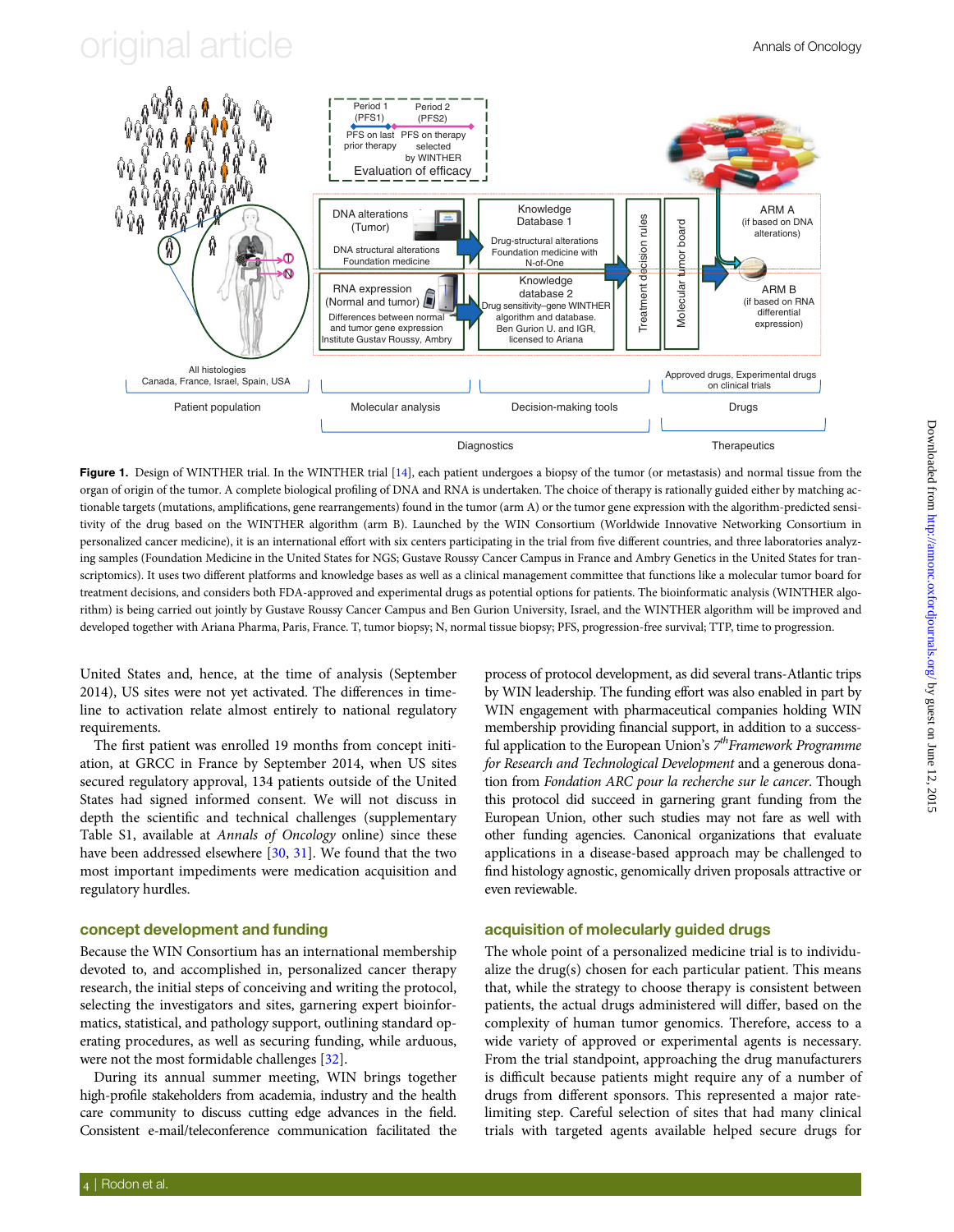original article

original article

Figure 2. Timeline for WINTHER Activation by Country and Process (analysis as of September 2014). IRB approval times (from submission of the protocol to approval) ranged from 1 month in France to 10 months at MD Anderson in the United States. Delays in regulatory approval in the United States were mainly due to requirement for CLIA and, most importantly, FDA oversight. The dark grey (blue online) bars: timing of the different processes in project development. The black (green online) bars: timing of United States-specifi<sup>c</sup> processes in project development. The light grey (pink online) bars: timing of the project implementation in each country (from protocol availability to activation of the site in the site initiation visit). The latter includes the time required for IRB and Health Authority review that are further described in the embedded table. Some processes may occur in parallel and, in some institutes, additional processes beyond IRB and health authority approval were needed before activation could occur. CLIA, Clinical Laboratory Improvement Amendments; IDE, Investigational Device Exemption. Single asterisk: 'Process for Health Authority approval' denotes initial time from investigator decision to ask health authorities what kind of approval was needed to final Health Authority deliberation. The time for Health Authority approval may overlap with time from protocol submission to IRB approval at least in part, as processes were carried out in parallel. Double asterisk: The initial protocol had to be amended following FDA specifications. It therefore took <sup>36</sup> months to have <sup>a</sup> final regulatory-approved protocol after concep<sup>t</sup> initiation. Triple asterisk: Total time added to study process by need for FDA oversight was 16 months including: 1 month to plan risk assessment request, 12 months for FDA to approve study (includes initial assessment as significant risk necessitating submission of IDE, preparation of IDE, rejection of FDA by IDE, re-evaluation of risk assessment by FDA with new determination of nonsignificant risk, and amendment of protocol per FDA request).

22 months30 months

22 months30 months

2 months

6 months9 months

<span id="page-4-0"></span>(SPAIN) Oncology Institute at the Chaim Sheba Medical Center (ISRAEL) Segal Cancel Center, MCGill University (Canada)

1 month4 months

by guest on  $p_{\text{H}}$  and  $p_{\text{H}}$  and  $p_{\text{H}}$  are  $p_{\text{H}}$  and  $p_{\text{H}}$  and  $p_{\text{H}}$  are  $p_{\text{H}}$  and  $p_{\text{H}}$  and  $p_{\text{H}}$  and  $p_{\text{H}}$  and  $p_{\text{H}}$  and  $p_{\text{H}}$  and  $p_{\text{H}}$  and  $p_{\text{H}}$  and  $p_{\text{H}}$  and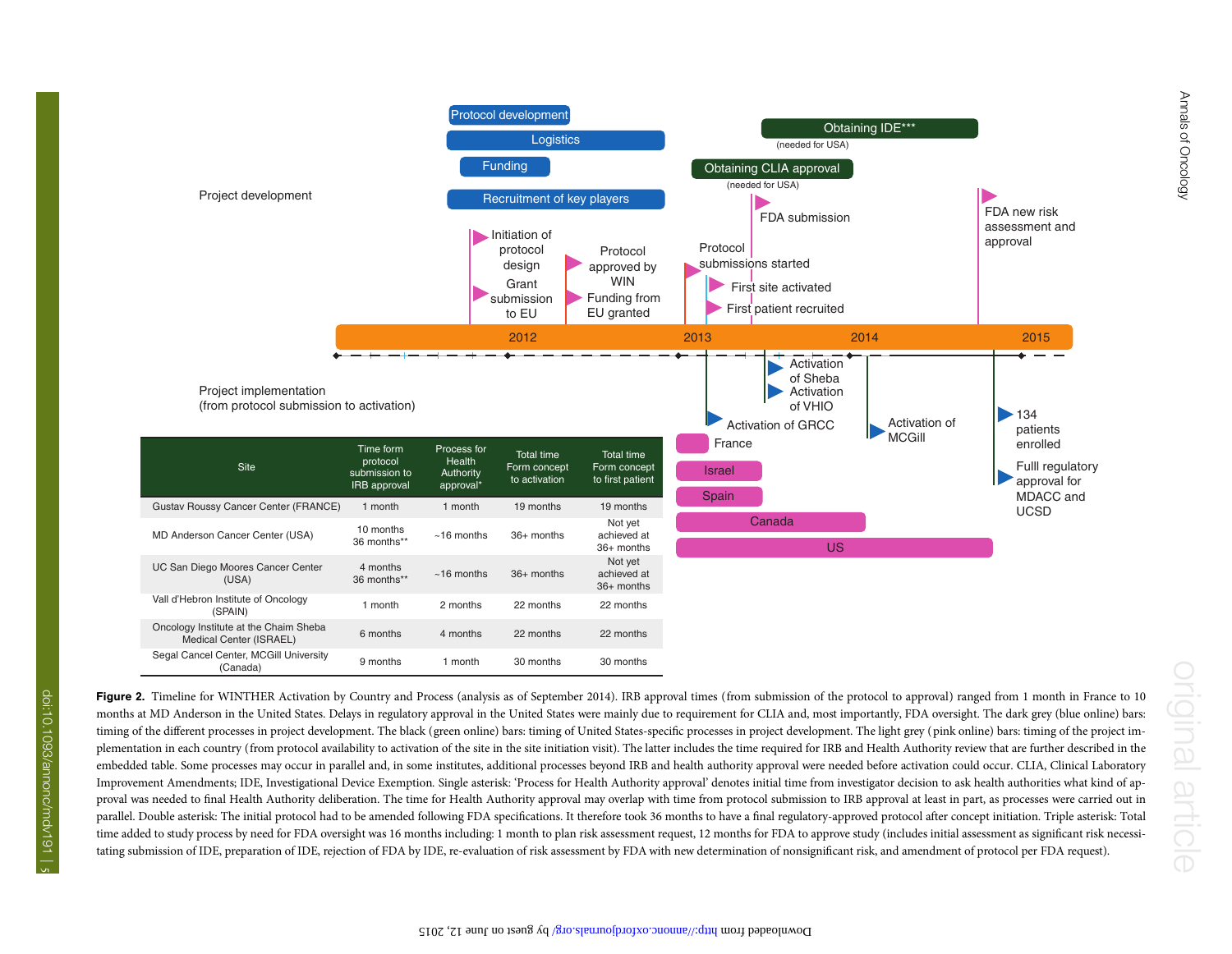some, but not enough patients. In addition, contributions from a number of pharmaceutical companies defrayed some of the cost of drug acquisition.

The problems in drug acquisition differed by country (Table [1](#page-1-0)). In some countries (Spain, Canada, and Israel), the health authorities viewed WINTHER as a therapeutic trial, even though it was designed as a navigation (triage) trial, with the actual therapies being outside the trial. The navigation design avoided the problem of having multiple clinical trials from different pharmaceutical sponsors under one umbrella, since getting a range of companies to cooperate in this way is exceedingly difficult (though it has been accomplished in trials such as I-SPY2 [[33\]](#page-6-0)). The Canadian authority (Health Canada) issued a workable plan for the study, in which each individual off-label drug, and even drugs not yet approved, would be expeditiously reviewed within an overall umbrella approach to the protocol. In other countries (France and United States), WINTHER was considered a 'decision-making' (triage/navigation) protocol, where the molecular analysis led to suggested options (experimental drugs on trial, approved drugs on or off label). Regulation of off-label use varies between countries. In France, physicians are able to prescribe an off-label drug when published data are available, it is recommended by a tumor board, and health authority permission is obtained. In Canada, health authorities must give permission on a case-by-case basis. In the United States, offlabel use is common in oncology [\[34](#page-6-0), [35\]](#page-7-0) and private insurers (though not usually government payors) sometimes (albeit unpredictably) cover the costs [\[36](#page-7-0), [37\]](#page-7-0).

#### regulatory oversight for a prospective molecular analysis-based trial

In France, Canada, Spain, and Israel, health authorities required only IRB approval and patient consent for use of the genomic diagnostic platform (arm A) and the transcriptomic assays and bioinformatics algorithm (arm B). None of these health authorities considered the omics as a device that required their regulatory oversight, and no additional laboratory certification was required.

In contrast, the complexity of regulatory authorization of clinical diagnostic laboratories and federal oversight of the omics tests was a major obstacle in the United States. The United States requires certification under CLIA and does not accept the clinical use of results from the laboratory at Institute Gustave Roussy (ISO9000-01 certified). We were therefore compelled to find a CLIA-compliant laboratory (Ambry Genetics, Aliso Viejo, CA) that could run a transcriptomic expression array identical to that at Institute Gustave Roussy, and then had to exchange samples to prove that results between the two laboratories were comparable, a process that took ∼1 year. Fortunately, we were successful, but the US sites would have been dropped if an identical expression assay had not been identified. The reverse was not a problem—other countries accepted the clinical use of the genomic analysis carried out in the Foundation Medicine CLIA-compliant laboratory in the United States, as well as the non-CLIA Institute Gustave Roussy transcriptomics.

Even more importantly, FDA initially considered the genomics and transcriptomics as a 'device' of 'significant risk' for patients, and required FDA oversight of the trial and an investigational device exemption (IDE) [[38](#page-7-0)]. An IDE allows a 'device' to be used in a clinical study; the word 'exemption' can be confusing because, in this case, it only means exemption from certain commercial regulations. Obtaining an IDE requires FDA approval of a comprehensive test validation package; this bar is far higher than that for CLIA authorization of laboratory tests, which is adequate without FDA approval for the vast majority of tests used in clinical trials or practice in the United States [[39\]](#page-7-0). While the IDE qualification was meant to fortify omic assay reliability in clinical trials, and is reasonable when seeking FDA commercialization approval, the industry-level validation requires considerable resources. Furthermore, the FDA requirement to lock down the test is incompatible with exploratory trials where learning takes place during the course of the clinical investigation. Paradoxically, the same molecular diagnostic tests carried out under CLIA can be used in clinical practice in the United States without FDA oversight or approval.

In July 2014, a new assessment by the FDA after protocol amendment determined that IDE was no longer required. The IDE process added over 16 months to the regulatory approval process in the United States. These timelines are crucial because of the urgency of the cancer problem. In addition, the chance of protocol failure increases precipitously if the timeline to activation is over 2 years [[40\]](#page-7-0), perhaps because the science evolves, stakeholders such as pharmaceutical industries or commercial vendors and/or laboratories responsible for molecular diagnostic tests modify priorities and personnel, and personal circumstances of the principal investigators change. Furthermore, when the activation energy of a protocol exceeds a certain threshold, it may become more difficult or impossible for investigators to pursue the implementation of the study.

### perspectives and future directions for clinical research in personalized cancer therapy: lessons learned

Clinical research has been grounded in the developmental model of cytotoxics, where patients are grouped together based on histologic diagnosis. Although improvements have been achieved, most patients with metastatic cancer succumb. Omic technology has revealed a complex and potentially transformative new reality about cancer: (i) tumors have complicated genomic landscapes; (ii) malignancies that originate in the same organ can have vastly different genomic drivers; and (iii) many molecular aberrations do not segregate by histology. Furthermore, any one drug or combination may benefit only a small subset of patients. These factors drive the need to develop and validate a personalized cancer therapy paradigm. However, the traditional drug-centric clinical research model does not fit well with individualized, patient-centric clinical trials

WINTHER, a multinational personalized cancer clinical trial that exploits advanced genomic and transcriptomic technology and international clinical trials expertise, encountered significant challenges in initiation and implementation. The WINTHER experience provides an important perspective on these obstacles and their solutions. The following key observations were made:

Medication acquisition and regulatory complexity appear to be the most significant logistical obstacles for personalized cancer therapy trials: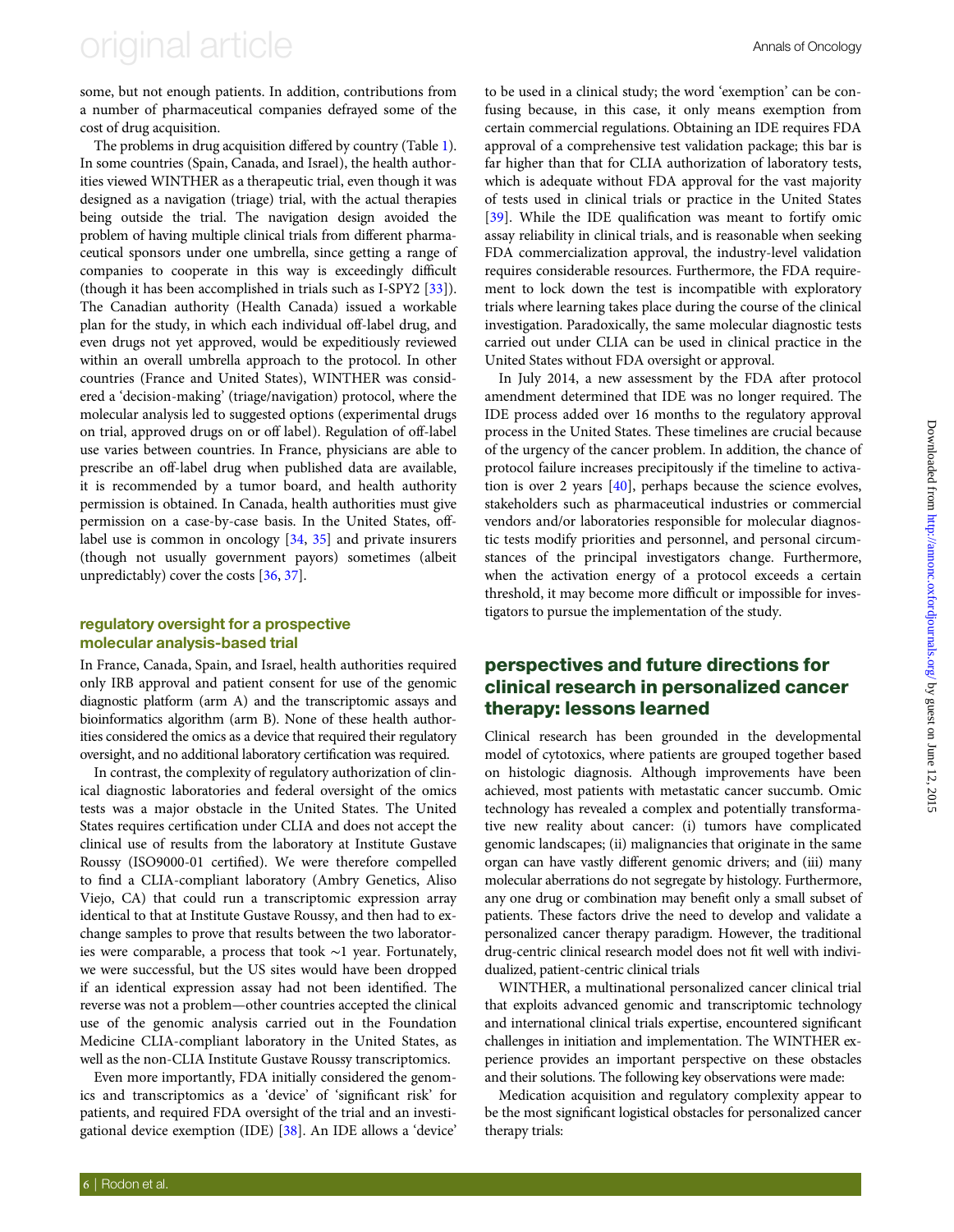- <span id="page-6-0"></span>(i) The regulatory environment differs across Western countries and, as the regulatory burden increases, the timeline to activation lengthens. Harmonization of regulations for diagnostic tests is needed for international collaborative trials. France, Spain, Israel, and Canada accepted molecular diagnostic tests carried out under an ISO9000-01-certified laboratory in France, while the United States did not. The need for FDA oversight of the omics and the initial FDA assessment requiring an IDE in the United States has been the most formidable hurdle.
- (ii) A large number of drugs must be available through clinical trials with a variety of experimental agents, as well as approved drugs, which may need to be used on or off label.
- (iii) The cost of approved but off-label drugs for responders, who may be on therapy for long periods of time, can be prohibitive.

In conclusion, investigators pursuing research in personalized cancer care will need to craft innovative designs for their clinical trials. One such design is the navigation trial, which uses the study technology to produce a molecular signature that then directs patients to matched therapy. As the technology is advancing at a startling pace, enabling rapid activation by reducing regulatory burdens is essential, and permitting early exploratory clinical studies to benefit from learning through the study life cycle, rather than being locked down, will be critical.

### funding

The WIN consortium is funded by the fees of its members. The WINTHER trial is funded by a European Union's 7th Framework Programme for Research and Technological Development and a generous donation from Fondation ARC pour la recherche sur le cancer. Some of the costs of the trial are also funded by research grants from Pfizer (NY, USA), Lilly (IN, USA), and Novartis (Basel, Switzerland).

### disclosure

The authors have declared no conflicts of interest.

### references

- 1. Chapman PB, Hauschild A, Robert C et al. Improved survival with vemurafenib in melanoma with BRAF V600E mutation. N Engl J Med 2011; 364: 2507–2516.
- 2. Falchook GS, Long GV, Kurzrock R et al. Dabrafenib in patients with melanoma, untreated brain metastases, and other solid tumours: a phase 1 dose-escalation trial. Lancet 2012; 379: 1893–1901.
- 3. Janku F, Hong DS, Fu S et al. Assessing PIK3CA and PTEN in early-phase trials with PI3K/AKT/mTOR inhibitors. Cell Rep 2014; 6: 377–387.
- 4. Janku F, Wheler JJ, Westin SN et al. PI3K/AKT/mTOR inhibitors in patients with breast and gynecologic malignancies harboring PIK3CA mutations. J Clin Oncol 2012; 30: 777–782.
- 5. Karapetis CS, Khambata-Ford S, Jonker DJ et al. K-ras mutations and benefit from cetuximab in advanced colorectal cancer. N Engl J Med 2008; 359: 1757–1765.
- 6. Kwak EL, Bang YJ, Camidge DR et al. Anaplastic lymphoma kinase inhibition in non-small-cell lung cancer. N Engl J Med 2010; 363: 1693–1703.
- 7. Lynch TJ, Bell DW, Sordella R et al. Activating mutations in the epidermal growth factor receptor underlying responsiveness of non-small-cell lung cancer to gefitinib. N Engl J Med 2004; 350: 2129–2139.
- 8. Tsimberidou AM, Iskander NG, Hong DS et al. Personalized medicine in a phase I clinical trials program: the MD Anderson Cancer Center initiative. Clin Cancer Res 2012; 18: 6373–6383.
- 9. Stewart DJ, Kurzrock R. Cancer: the road to Amiens. J Clin Oncol 2009; 27: 328–333.
- 10. Ciriello G, Miller ML, Aksoy BA et al. Emerging landscape of oncogenic signatures across human cancers. Nat Genet 2013; 45: 1127–1133.
- 11. Munoz J, Swanton C, Kurzrock R. Molecular profiling and the reclassification of cancer: divide and conquer. Am Soc Clin Oncol Educ Book 2013; 127–134.
- 12. Network CGAR, Weinstein JN, Collisson EA et al. The Cancer Genome Atlas Pan-Cancer analysis project. Nat Genet 2013; 45: 1113–1120.
- 13. Vucic EA, Thu KL, Robison K et al. Translating cancer 'omics' to improved outcomes. Genome Res 2012; 22: 188–195.
- 14. Soria JC, Tsimberidou A, Kurzrock R et al. WINTHER: a study to select rational therapeutics based on the analysis of tumor and matched normal tissue biopsies in subjects with advanced malignancies. Ann Oncol 2013; 24(Suppl 1): i7–i17.
- 15. The Worldwide Innovative Networking (WIN) Consortium; <http://www.winconsortium.org> (2 May 2015, date last accessed).
- 16. Flaherty KT, Infante JR, Daud A et al. Combined BRAF and MEK inhibition in melanoma with BRAF V600 mutations. N Engl J Med 2012; 367: 1694–1703.
- 17. Cancer Genome Atlas Research N. Comprehensive genomic characterization of squamous cell lung cancers. Nature 2012; 489: 519–525.
- 18. Dienstmann R, Rodon J, Barretina J, Tabernero J. Genomic medicine frontier in human solid tumors: prospects and challenges. J Clin Oncol 2013; 31: 1874–1884.
- 19. Andre F, Delaloge S, Soria JC. Biology-driven phase II trials: what is the optimal model for molecular selection? J Clin Oncol 2011; 29: 1236–1238.
- 20. MacConaill LE. Existing and emerging technologies for tumor genomic profiling. J Clin Oncol 2013; 31: 1815–1824.
- 21. Roychowdhury S, Iyer MK, Robinson DR et al. Personalized oncology through integrative high-throughput sequencing: a pilot study. Sci Transl Med 2011; 3: 111ra121.
- 22. Cancer Genome Atlas N. Comprehensive molecular portraits of human breast tumours. Nature 2012; 490: 61–70.
- 23. Curtis C, Shah SP, Chin SF et al. The genomic and transcriptomic architecture of 2,000 breast tumours reveals novel subgroups. Nature 2012; 486: 346–352.
- 24. Wheler JJ, Parker BA, Lee JJ et al. Unique molecular signatures as a hallmark of patients with metastatic breast cancer: implications for current treatment paradigms. Oncotarget 2014; 5: 2349–2354.
- 25. Janku F, Wheler JJ, Naing A et al. PIK3CA mutations in advanced cancers: characteristics and outcomes. Oncotarget 2012; 3: 1566–1575.
- 26. De Mattos-Arruda L, Rodon J. Pilot studies for personalized cancer medicine: focusing on the patient for treatment selection. Oncologist 2013; 18: 1180–1188.
- 27. Sleijfer S, Bogaerts J, Siu LL. Designing transformative clinical trials in the cancer genome era. J Clin Oncol 2013; 31: 1834–1841.
- 28. Von Hoff DD, Stephenson JJ, Jr, Rosen P et al. Pilot study using molecular profiling of patients' tumors to find potential targets and select treatments for their refractory cancers. J Clin Oncol 2010; 28: 4877–4883.
- 29. Lazar V, Suo C, Orear C et al. Integrated molecular portrait of non-small cell lung cancers. BMC Med Genomics 2013; 6: 53.
- 30. Gerlinger M, Rowan AJ, Horswell S et al. Intratumor heterogeneity and branched evolution revealed by multiregion sequencing. N Engl J Med 2012; 366: 883–892.
- 31. Meric-Bernstam F, Mills GB. Overcoming implementation challenges of personalized cancer therapy. Nat Rev Clin Oncol 2012; 9: 542–548.
- 32. Mendelsohn J, Tursz T, Schilsky RL, Lazar V. WIN Consortium—challenges and advances. Nat Rev Clin Oncol 2011; 8: 133–134.
- 33. Barker AD, Sigman CC, Kelloff GJ et al. I-SPY 2: an adaptive breast cancer trial design in the setting of neoadjuvant chemotherapy. Clin Pharmacol Ther 2009; 86: 97–100.
- 34. Conti RM, Bernstein AC, Villaflor VM et al. Prevalence of off-label use and spending in 2010 among patent-protected chemotherapies in a population-based cohort of medical oncologists. J Clin Oncol 2013; 31: 1134–1139.